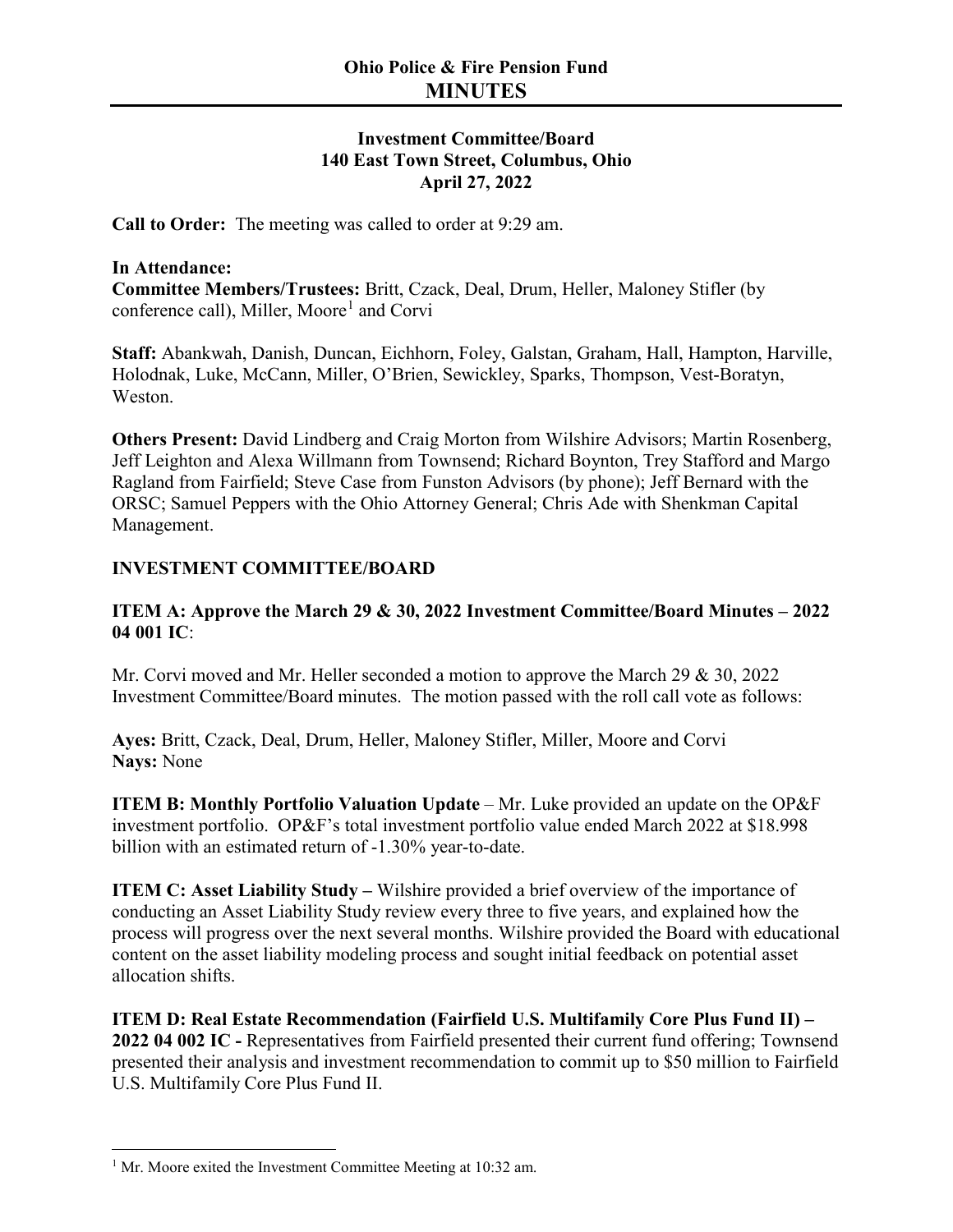# **Ohio Police & Fire Pension Fund MINUTES**

#### **Board of Trustees Investment Committee/Board 140 East Town Street, Columbus, Ohio April 27, 2022**

Mr. Corvi moved and Mr. Drum seconded a motion that the Board of Trustees accepts Townsend's recommendation to commit up to \$50 million to Fairfield U.S. Multifamily Core Plus Fund II, upon the terms outlined in Townsend's memorandum dated April 27, 2022 and such other terms that are favorable or protective to OP&F, as determined by the Executive Director. The motion passed with the roll call vote as follows:

**Ayes:** Britt, Czack, Deal, Drum, Maloney Stifler, Miller and Corvi **Nays:** None **Abstains:** Heller

**ITEM E: Real Assets Recommendation (iCON Infrastructure Partners VI) – 2022 04 003 IC -** Townsend presented their analysis and investment recommendation to commit up to \$80 million to iCON Infrastructure Partners VI.

Mr. Corvi moved and Mr. Heller seconded a motion that the Board of Trustees accepts Townsend's recommendation to commit up to \$80 million to iCON Infrastructure Partners VI, upon the terms outlined in Townsend's memorandum dated April 27, 2022 and such other terms that are favorable or protective to OP&F, as determined by the Executive Director. The motion passed with the roll call vote as follows:

**Ayes:** Britt, Czack, Deal, Drum, Heller, Maloney Stifler, Miller and Corvi **Nays:** None

**ITEM F: Manager Reviews (Loomis High Yield, DFA) – 2022 04 004 IC -** Mr. Thompson recommended the following rating recommendations: Loomis Sayles High Yield – maintain a rating of "1"; Dimensional Fund Advisors (DFA) – maintain a rating of "2".

Mr. Corvi moved and Mr. Heller seconded a motion that the Board accepts the investment manager rating recommendations of Investment Staff for OP&F's investment mandates with Loomis Sayles (High Yield) and Dimensional Fund Advisors (International Small Cap) as outlined in Investment Staff's memos to the Board dated April 27, 2022. The motion passed with the roll call vote as follows:

**Ayes:** Britt, Czack, Deal, Drum, Heller, Maloney Stifler, Miller and Corvi **Nays:** None

**ITEM G: Open Discussion – The Board received a letter from the United Food and** Commercial Workers International Union concerning our investment in KKR Asia Fund III. The UFCWI wants pension funds to divest from KKR over its investment in Cue Group, a Chinese surveillance/AI company. Mr. Hall provided an update on OP&F's divestment from Russia. The value of direct holdings remains \$3.9 million, overall exposure has decreased to \$9.69 million (84% decrease overall). No Russian holdings purchased since war/crisis in Ukraine began.